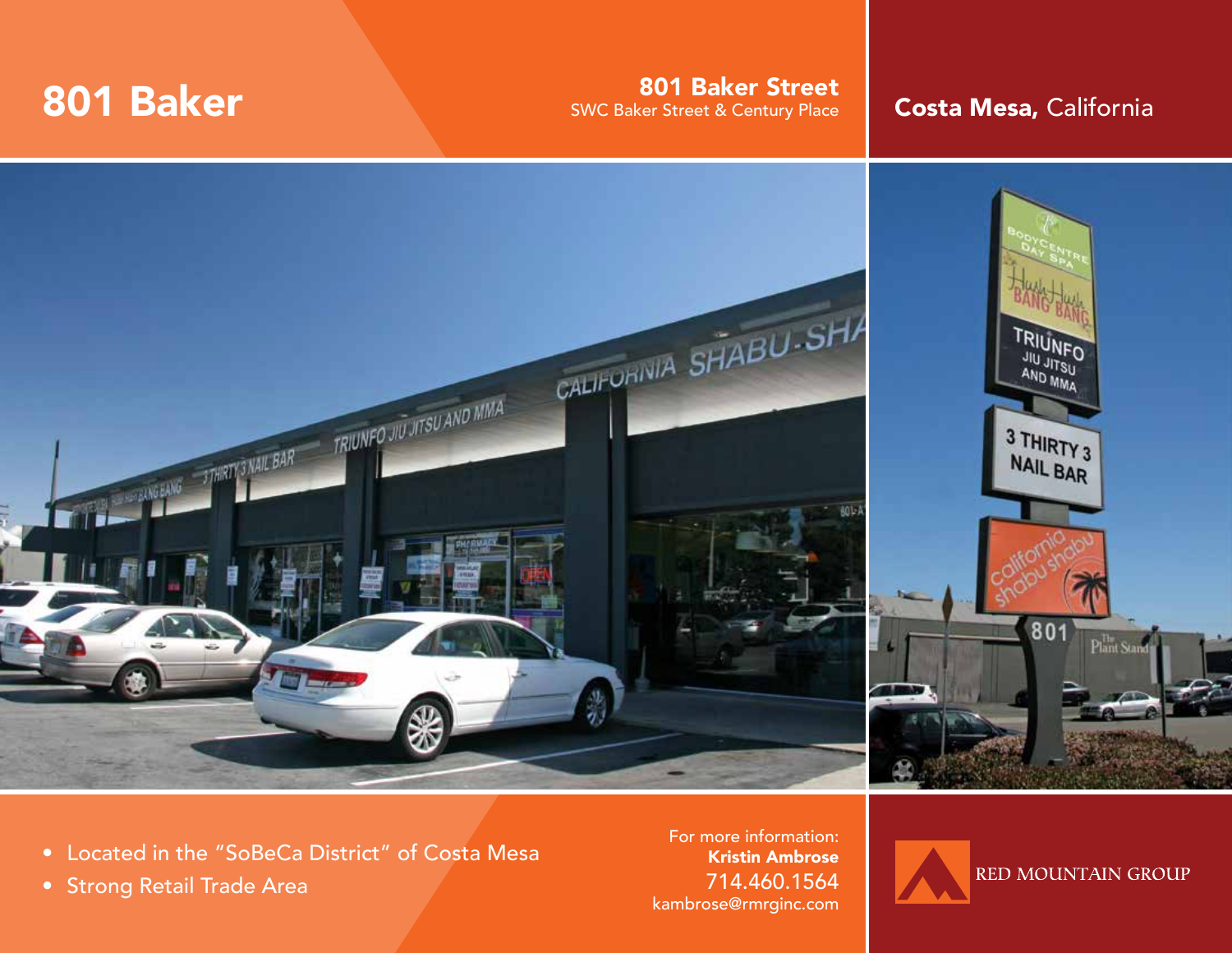### Features

- Located in the "SoBeCa District" of Costa Mesa. SoBeCa, an Acronym for South on Bristol Entertainment, Culture and Arts, is a Progressive Lifestyle Specialty Retail Shopping Destination
- Strong Retail Trade Area
- Dense Traffic Area
- Strategically Located Between the 55, 73 & 405 Freeways

# Traffic Counts

| <b>Baker Street</b>   | 25,000  |
|-----------------------|---------|
| 73 Freeway            | 117,000 |
| Source: SitesUSA 2021 |         |

## Demographics 1 mile 3 mile 5 mile

| <u> — stransfer stransfer som</u>                     |          |          |          |
|-------------------------------------------------------|----------|----------|----------|
| Estimated Population (2021)                           | 15.574   | 171.509  | 586,756  |
| Estimated Median Household Income (2021)              | \$98,196 | \$93,839 | \$95,182 |
| Demographic Source: Applied Geographic Solutions 2021 |          |          |          |

Located Near the Center











801 Baker 801 Baker Street Costa Mesa, California

For more information: Kristin Ambrose 714.460.1564 kambrose@rmrginc.com



1234 E. 17th Street Santa Ana, California 92701

www.redmountaingroupinc.com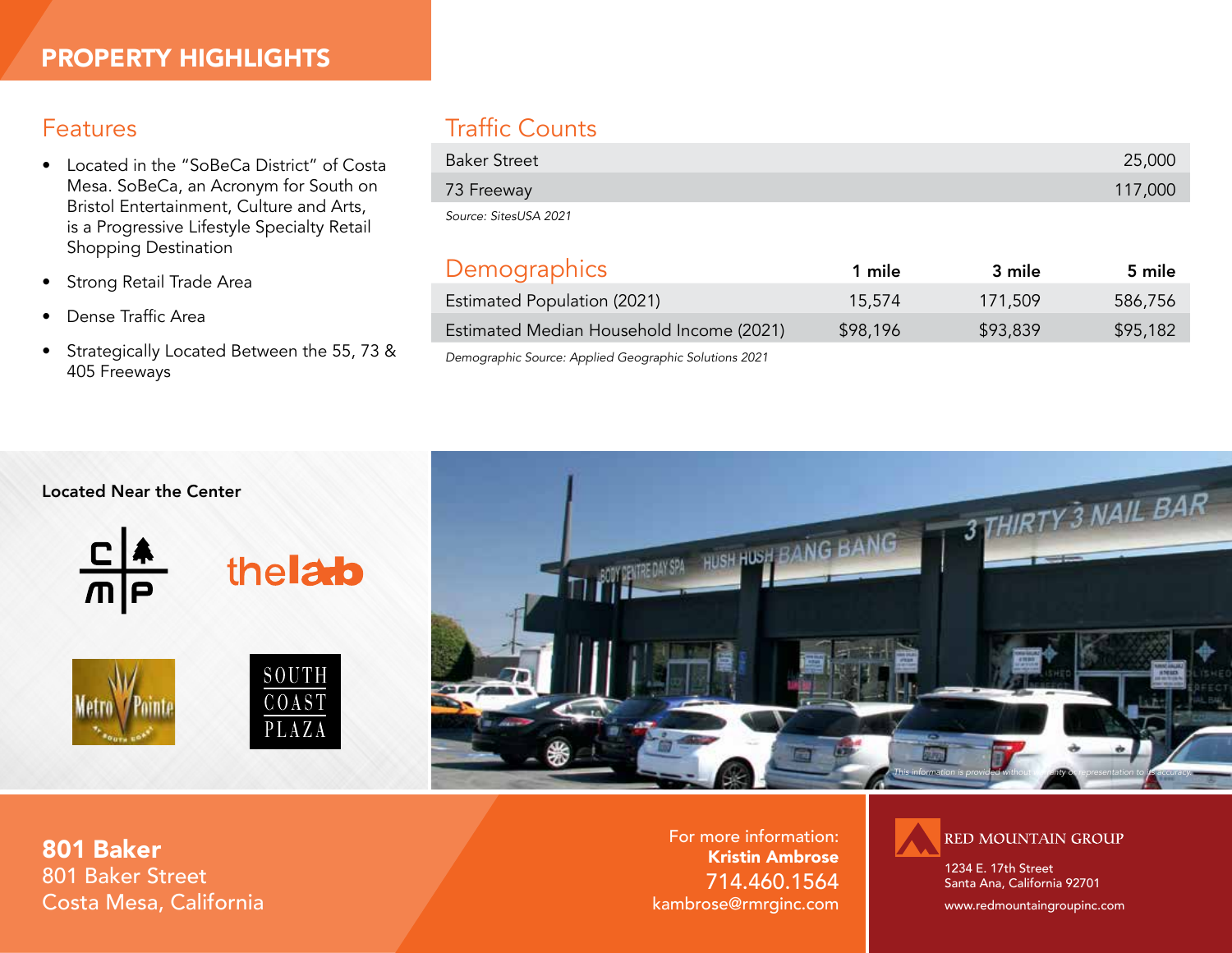

*This information is provided without warranty or representation to its accuracy.*

801 Baker 801 Baker Street Costa Mesa, California

For more information: Kristin Ambrose 714.460.1564 kambrose@rmrginc.com



1234 E. 17th Street Santa Ana, California 92701

www.redmountaingroupinc.com